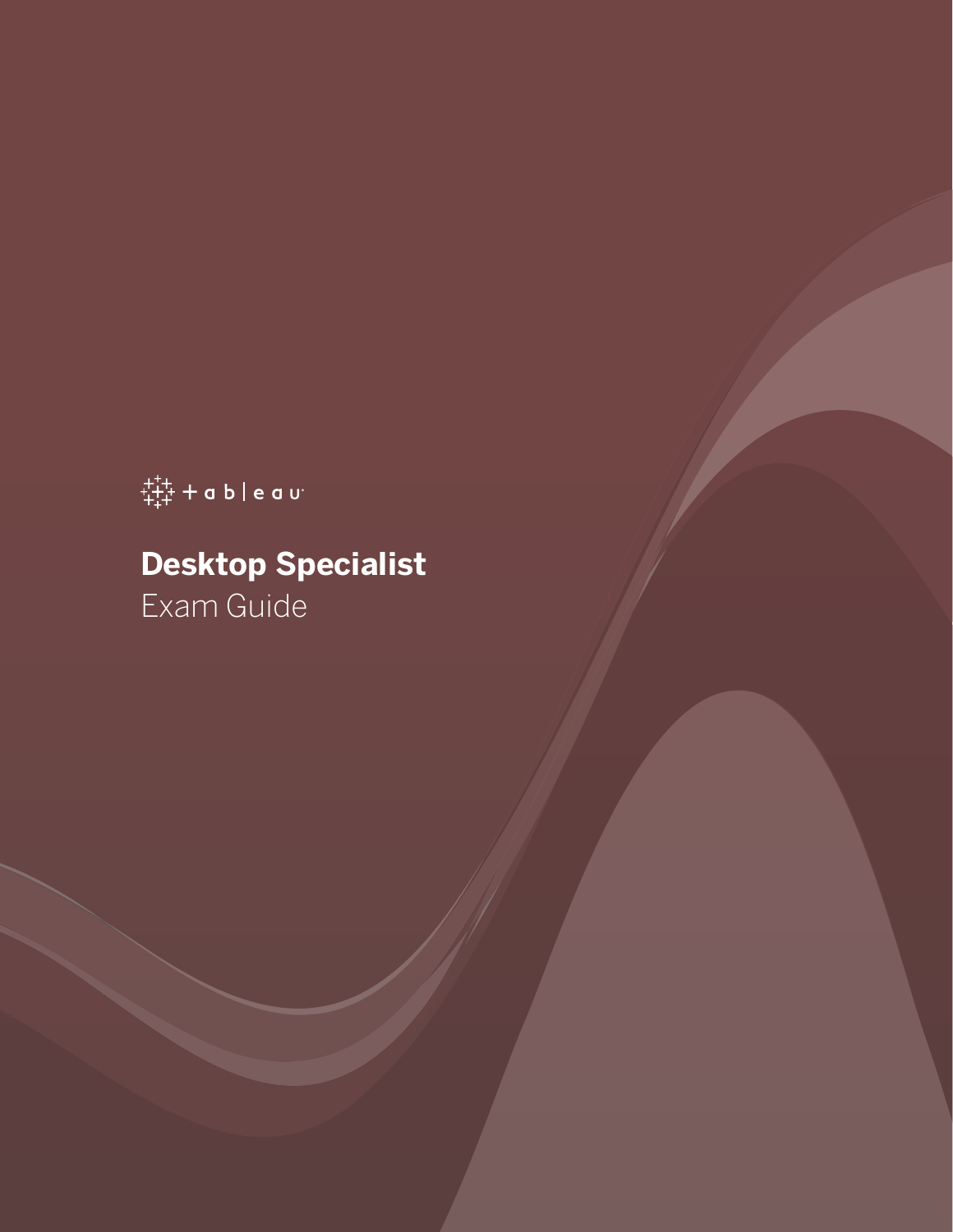This document provides information on the structure of the exam, along with the knowledge and skills being measured. It will suggest resources to help you prepare for success. This document is not intended to build product knowledge.

### Awarded Credentials

Upon successful completion of this exam, you will be awarded the title of Tableau Desktop Specialist. This title does not expire.

### Target Audience

This exam is for those who have foundational skills and understanding of Tableau Desktop and at least three months of applying this understanding in the product.

There are no required prerequisites for this exam. Everyone learns differently and every day use of Tableau varies. Recommendations for learning resources and experience with the product are guidelines, not requirements.

### Learning Resources

The best preparation is experience and time with the product. During the exam, you will have access to public, online resources aside from private websites that require a login or websites & applications allowing for communication with others. To be successful, we strongly encourage you to complete the [Desktop I:](https://www.tableau.com/learn/classroom/desktop-one)  [Fundamentals](https://www.tableau.com/learn/classroom/desktop-one) classroom course.

We also recommend exploring these additional resources:

- [Free How-To Training Videos](http://www.tableau.com/learn/training)
- [Tableau Product Support](https://www.tableau.com/support/product)
- [Tableau Product Help](https://www.tableau.com/support/help)
- [Visual Analysis Best Practices Guidebook](https://www.tableau.com/learn/whitepapers/tableau-visual-guidebook?signin=c6cf87638b3864d1c393ffafb79ae10c)

## Exam Format

Time Limit: 60 minutes Question Format: Multiple choice, multiple response, hands-on Number of Questions: 30 Scoring: Automatically scored; point value varies per question type with hands-on worth more Passing Score: 70% Language(s) Offered: English, Japanese, Simplified Chinese, German, French, Brazilian Portuguese, International Spanish Delivery Platform: Windows Virtual Machine containing Tableau Desktop

### System Preparation

For a successful exam experience, ensure your computer, network, and the physical environment are properly configured. This includes running a system tech-check before the exam. Review our [Required:](http://mkt.tableau.com/files/Tableau-Certification-4-steps-to-exam-success.pdf)  [Exam Setup](http://mkt.tableau.com/files/Tableau-Certification-4-steps-to-exam-success.pdf) document for complete details.

For questions, email [certification@tableau.com](mailto:certification%40tableau.com?subject=Certification%20inquiry) or visit [tableau.com/certification](http://www.tableausoftware.com/certification).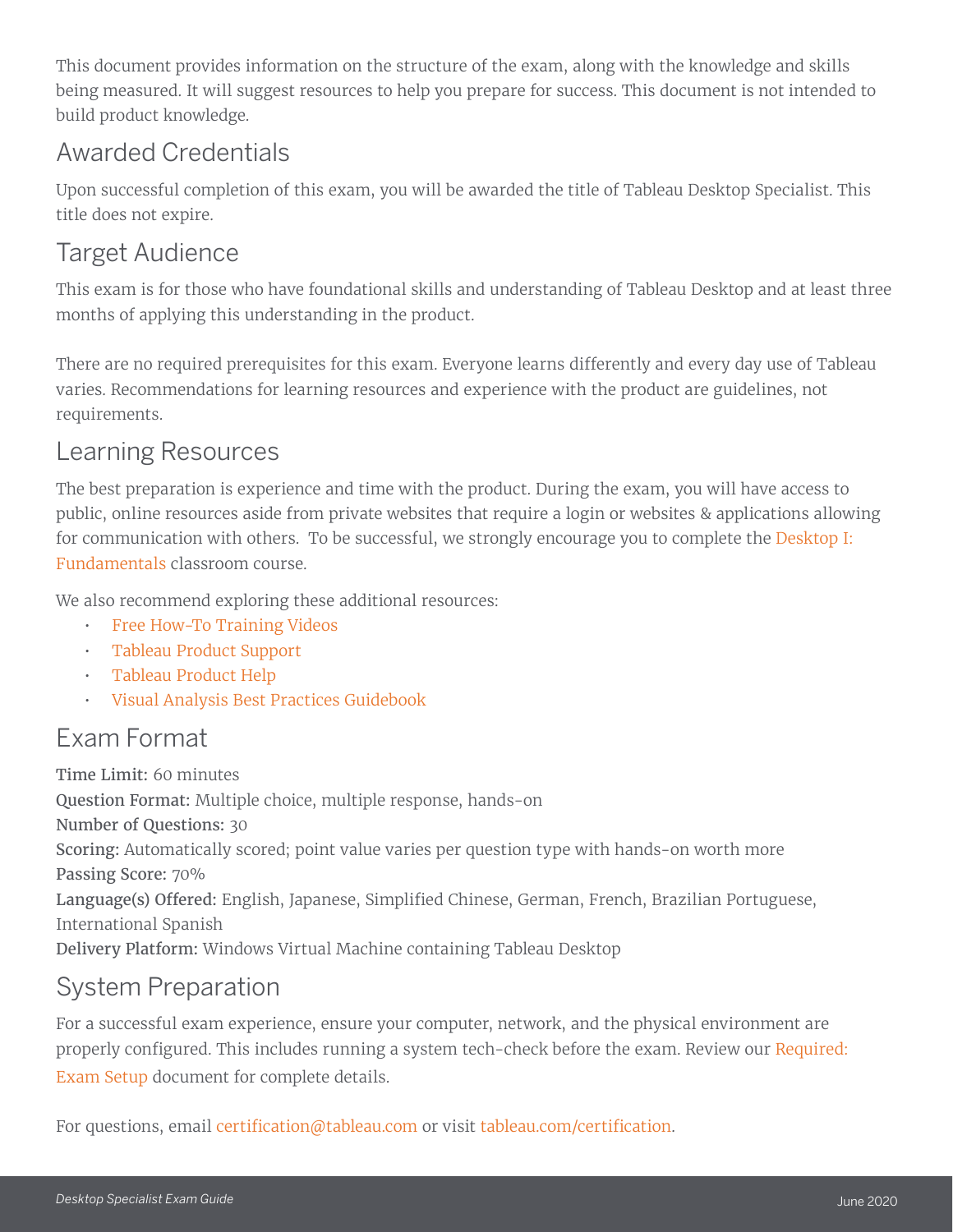# Skills Measured

#### Connecting to & Preparing Data

- Create and save data connections
	- Create a live connection to a data source
	- Explain the differences between using live connections versus extracts
	- Create an extract
	- Save metadata properties in a . TDS
- Modify data connections
	- Add a join
	- Add a blend
	- Add a union
- Manage data properties
	- Rename a data field
	- Assign an alias to a data value
	- Assign a geographic role to a data field
	- Change data type for a data field (number, date, string, Boolean, etc.)
	- Change default properties for a data field (number format, aggregation, color, date format, etc.)

#### Exploring & Analyzing Data

- Create basic charts
	- Create a bar chart
	- Create a line chart
	- Create a scatterplot
	- Create a map using geographic data
	- Create a combined axis chart
	- Create a dual axis chart
	- Create a stacked bar
	- Create a chart to show specific values (crosstab, highlight table)
- Organize data and apply filters
	- Create a visual group
	- Create a group using labels
	- Create a set
	- Organize dimensions into a hierarchy
- Add a filter to the view
- Add a context filter
- Add a date filter
- Apply analytics to a worksheet
	- Add a manual or a computed sort
	- Add a reference line or trend line
	- Use a table calculation
	- Use bins and histograms
	- Create a calculated field (e.g. string, date, simple arithmetic)
	- Add a parameter

#### Sharing Insights

- Format view for presentation
	- Use color
	- Use bolding
	- Use shapes
	- Use viz animations
	- Change size of marks
	- Select fonts
- Create and modify a dashboard
	- Create a dashboard layout
	- Add interactive or explanatory elements
	- Add dashboard actions
	- Modify existing dashboard layout for mobile devices
	- Create a story using dashboards or views
	- Share a twbx as a PDF
	- Share a twbx as an image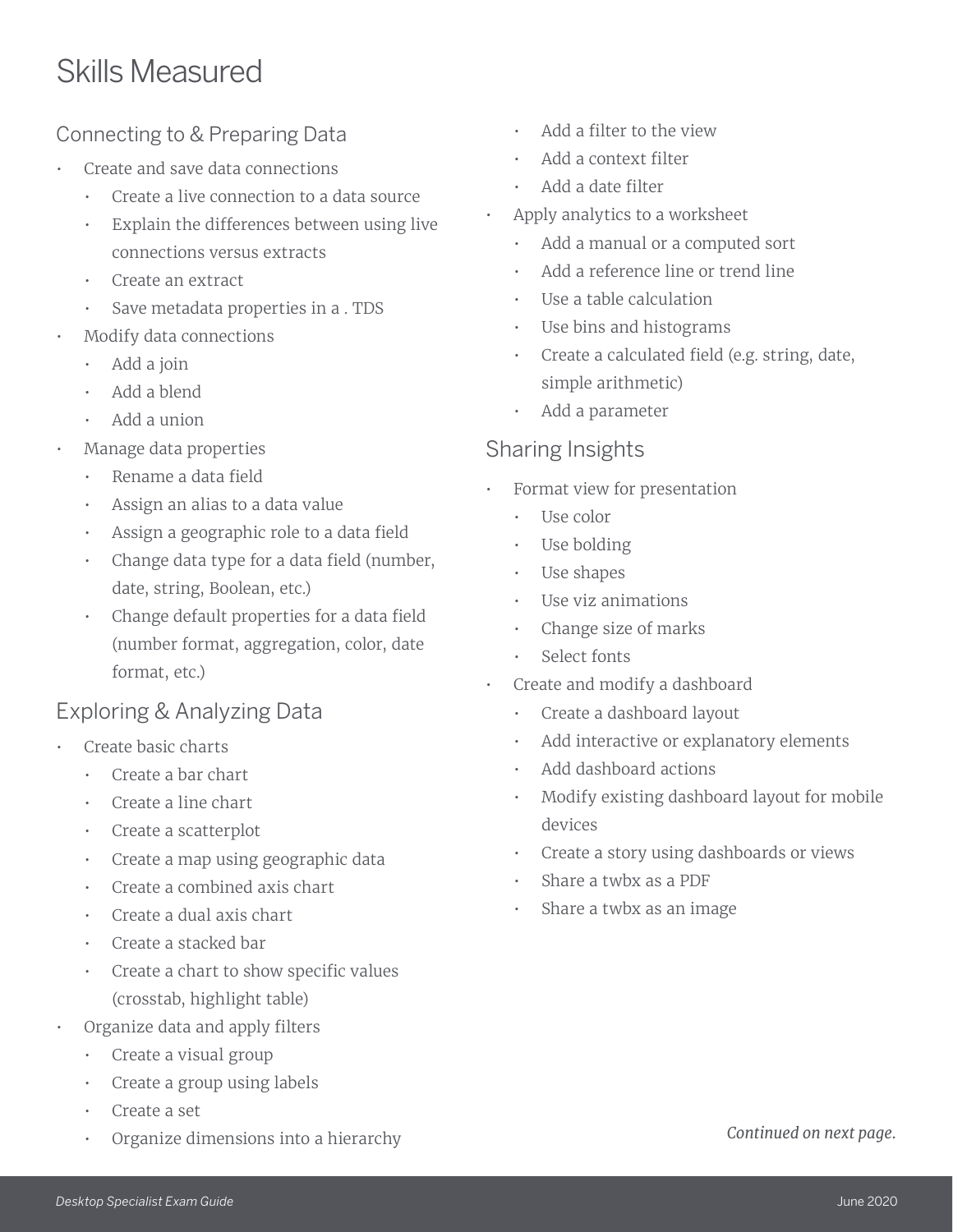# Skills Measured

#### Understanding Tableau Concepts

- Dimensions and measures
	- Explain what kind of information dimensions usually contain
	- Explain what kind of information measures usually contain
- Discrete and continuous fields
	- Explain how discrete fields are displayed in Tableau
	- Explain how continuous fields are displayed in Tableau
	- Explain the difference between discrete date

parts and continuous date values in Tableau

- Aggregation
	- Explain why Tableau aggregates measures
	- Describe how an aggregated measure changes when dimensions are added to the view

#### **Timeliness**

Completing a task effectively and efficiently has become a standard that organizations expect from employees. This exam is timed because we view time as a critical competency needed to be successful.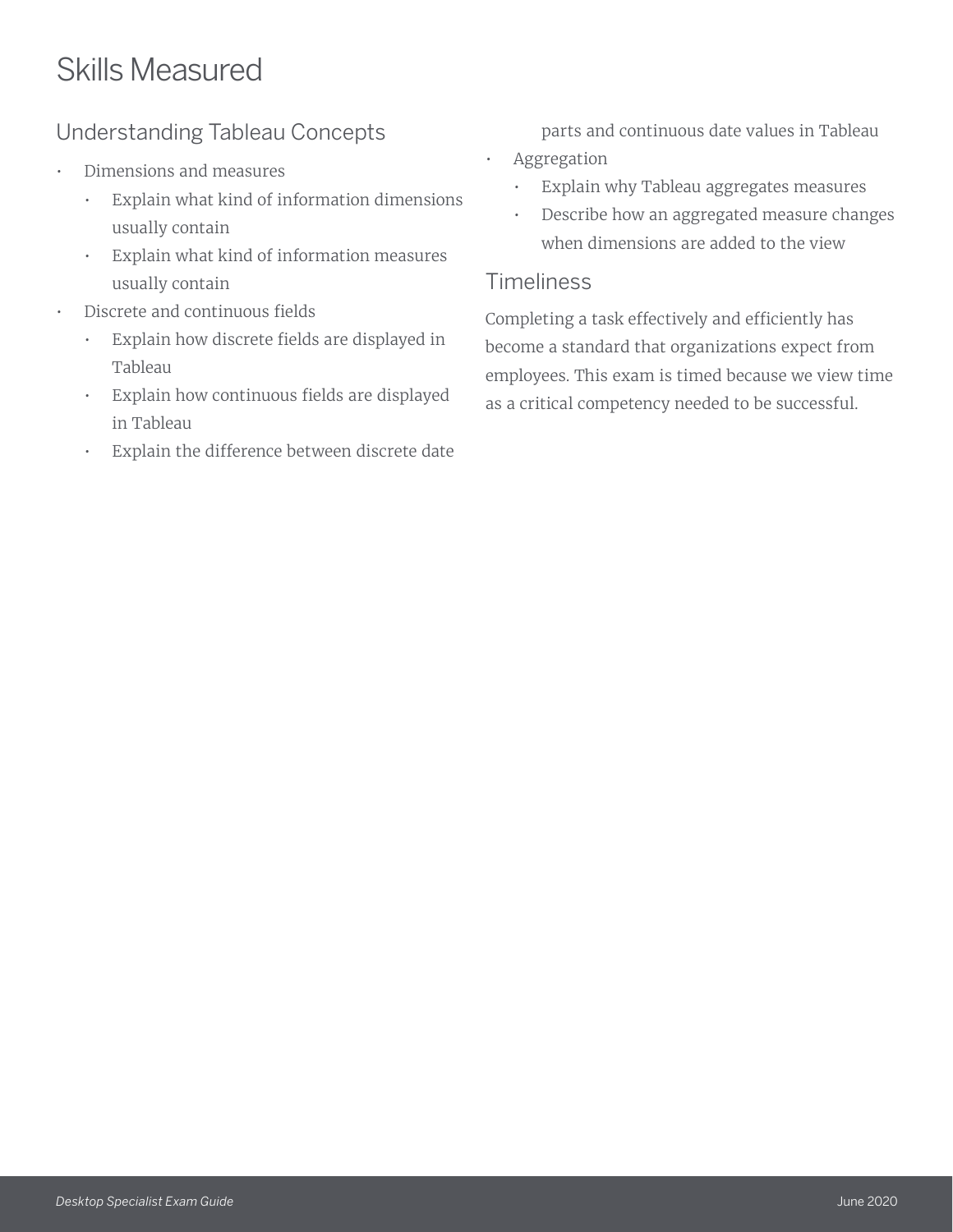# Sample Questions

The questions below are examples intended to give you a sense of how questions will look on the exam. They are not a learning resource for the Desktop product, nor do they provide the experience needed to successfully pass the exam.

You are encouraged to work through your own solutions first before looking at the solutions provided.

1. Which of the following is the best reason to use an extract instead of a live connection?

- a. Your data source only supports a live connection via ODBC.
- b. You need the freshest possible data at all times.
- c. You need to apply an aggregation that takes too long when using a live connection.
- d. You need to join tables that are in the data source.

2. You created a group by selecting field labels in a view. How can you remove members from the group?

- a. In the view, right-click the group members you want to remove and select Exclude.
- b. In the Data pane, right-click the group and select Edit Group.
- c. In the view, right-click the group members you want to remove and select Format.
- d. On a color legend, right-click a member you want to remove and select Format legends.

3. Which of the following can you use to create a calculated field that returns data independent of the data granularity in a view?

- a. An INCLUDE LOD calculation
- b. A table calculation
- c. A basic calculation
- d. A FIXED LOD calculation

4. Interactive elements that you can add to a dashboard for users include (Select all that apply.)

- a. URL actions
- b. edit tooltip options
- c. filter actions
- d. hide and unhide all sheet options

5. A field that shows average home values for the United States in 2016 is most likely:

- a. A discrete date part dimension
- b. A continuous date value dimension
- c. A geographical dimension
- d. An aggregated measure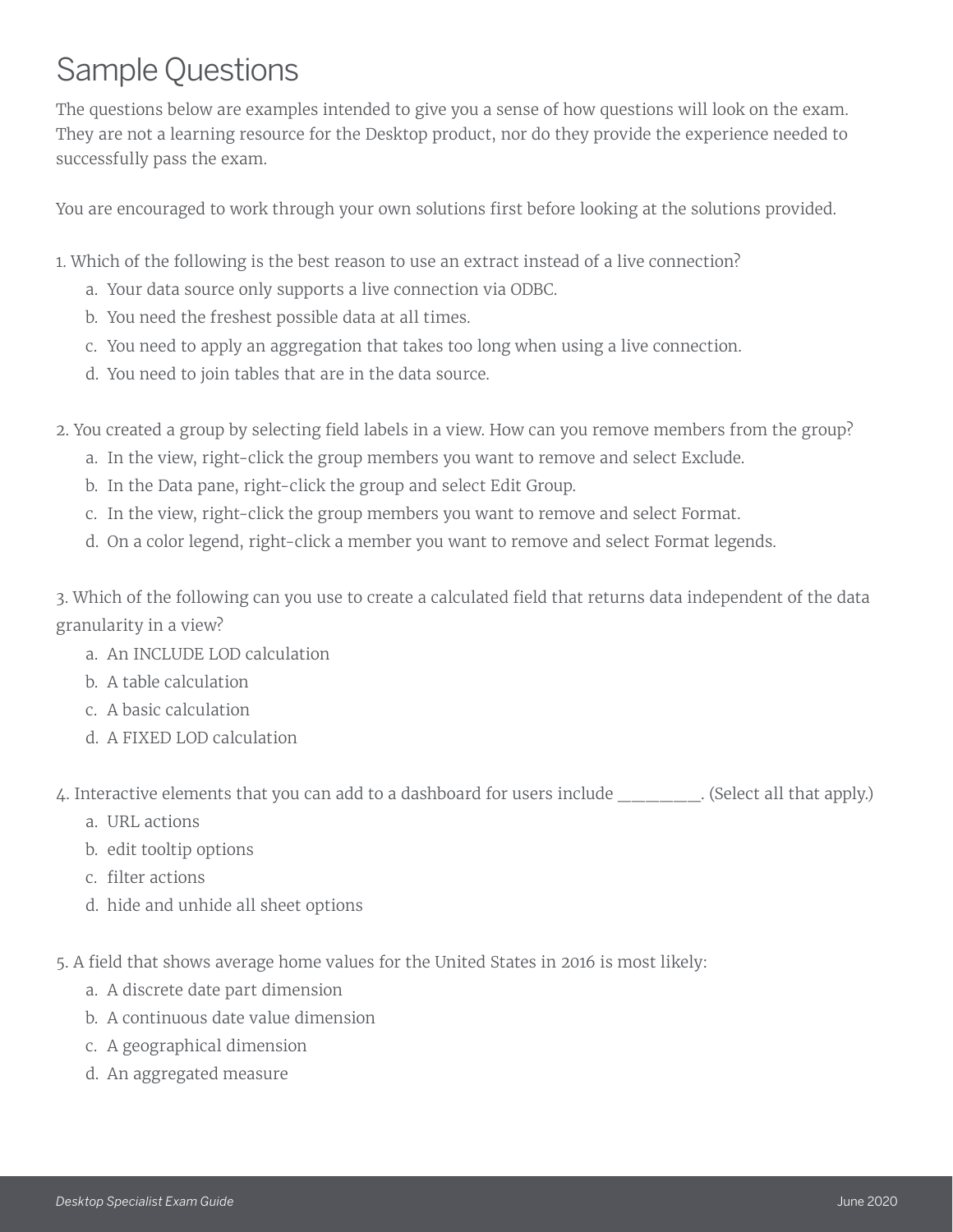The following questions use the tables in the tds\_sample\_data\_all.xlsx file, which can be [downloaded here](https://www.tableau.com/sites/default/files/pages/tds_sample_data_all.xlsx). If you are unable to download the file, try accessing it from another internet browser.

6. Using the Stocks 2010-2013 table, create a chart to see the monthly change in volumes of stocks, beginning of 2010 to the end of 2013. Which two consecutive months saw the least fluctuation in increase or decrease?

- a. December 2011 January 2012
- b. March 2012 April 2012
- c. November 2012 December 2012
- d. January 2012 February 2012

7. Using the Stocks 2010-2013 table, create a crosstab showing the sum of Volume per Company per Year, then add grand totals to the view. What was the total volume for Apple in 2013 and the total volume for Apple for 2010 through 2013, respectively?

- a. 25,606,397,999 and 127,322,019,216
- b. 25,606,397,999 and 26,695,067,569
- c. 26,695,067,569 and 134,264,642,523
- d. 365,212,953 and 134,264,642,523

8. Using the Stocks 2010-2013 table, create a chart that shows the percent difference in Volume for each company by year and quarter. How many quarters did Biogen Idec show a positive percent difference in volume?

- a. 1  $h<sub>2</sub>$ c. 5
- 
- d. 6

9. Union the Stocks 2010-2013 and Stocks 2014 tables, and then create a chart showing the average Close price by year and quarter for each Company from 2010 to 2014. How many quarters was Amazon's average closing price over \$300?

a. 0 b. 4 c. 5 d. 6

10. Using the Flights table, create a bar chart showing the average of Minutes of Delay per Flight broken down by Carrier Name, and filtered by State to only show Minnesota (MN). What was the average minutes of delay per flight for United in Minnesota?

- a. 2,582
- b. 61.74
- c. 62.98
- d. 53.69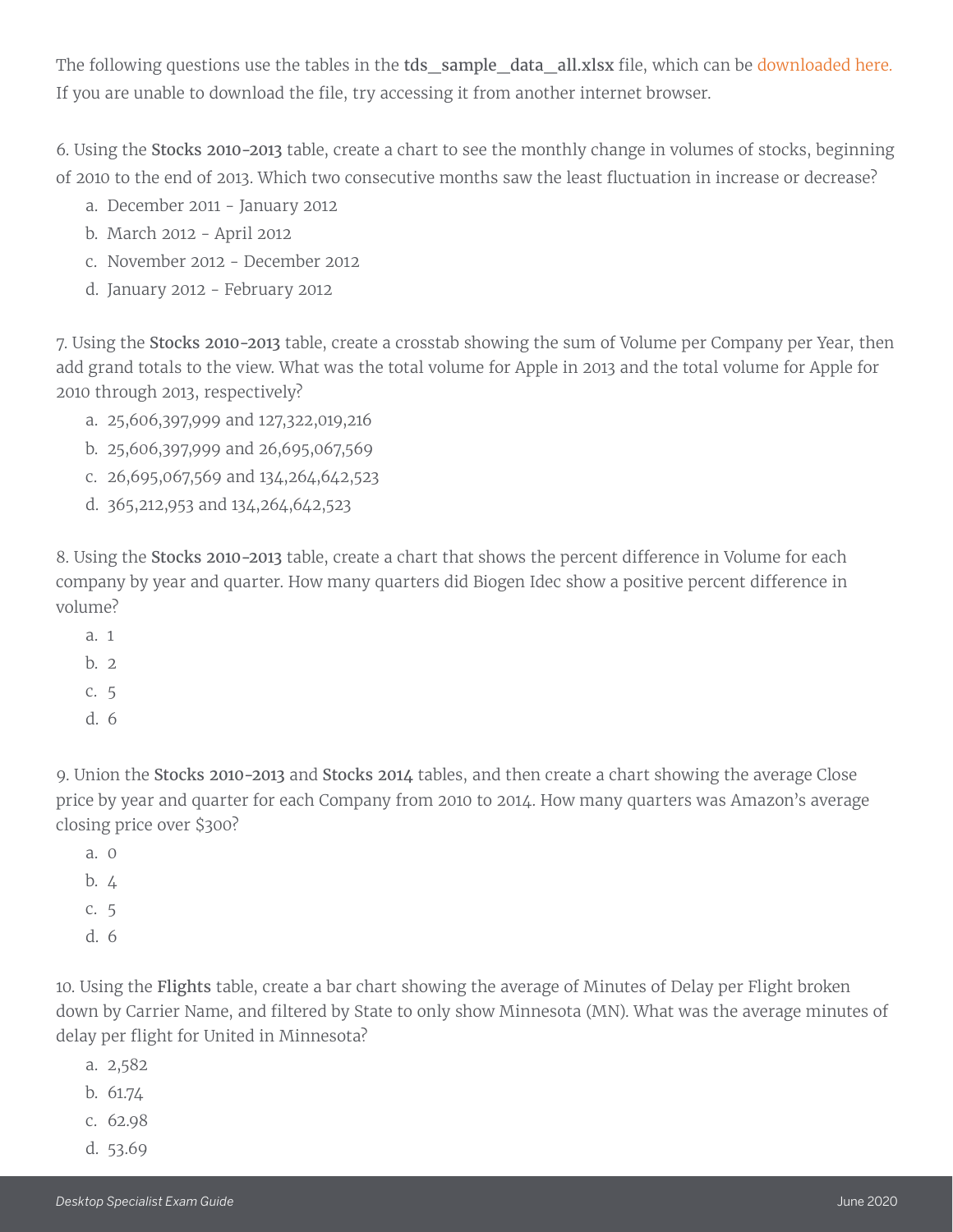# Solutions

- 1. Which of the following is the best reason to use an extract instead of a live connection? The correct answer is c. You need to apply an aggregation that takes too long when using a live connection.
- 2. You created a group by selecting field labels in a view. How can you remove members from the group? The correct answer is b. In the Data pane, right-click the group and select Edit Group.

3. Which of the following can you use to create a calculated field that returns data independent of the data granularity in a view?

The correct answer is d. A FIXED LOD calculation.

- 4. Interactive elements that you can add to a dashboard for users include (Select all that apply.) The correct answers are a. URL actions & c. filter actions.
- 5. A field that shows average home values for the United States in 2016 is most likely: The correct answer is d. An aggregated measure.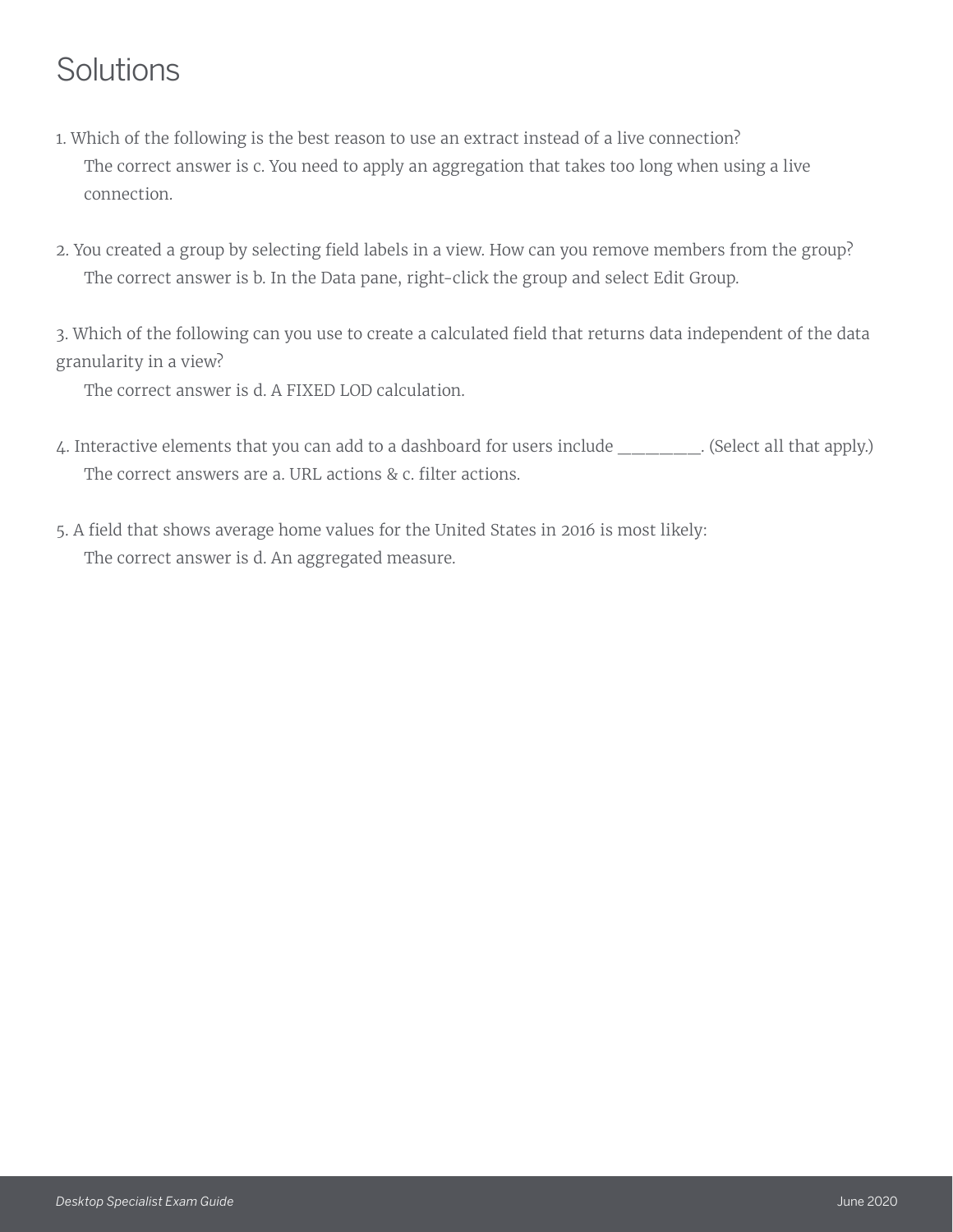Below there is guidance on a suggested method of finding each answer. You may find there are other ways determine the correct answer. The focus for this exam is the destination (i.e. accuracy), rather than the journey.

6. Using the Stocks 2010-2013 table, create a chart to see the monthly change in volumes of stocks, beginning of 2010 to the end of 2013. Which two consecutive months saw the least fluctuation in increase or decrease? The correct answer is b. March 2012 - April 2012.

The answer to this question can be found by placing the continuous month date value (May 2015) format on Columns, and placing SUM(Volume) on Rows.



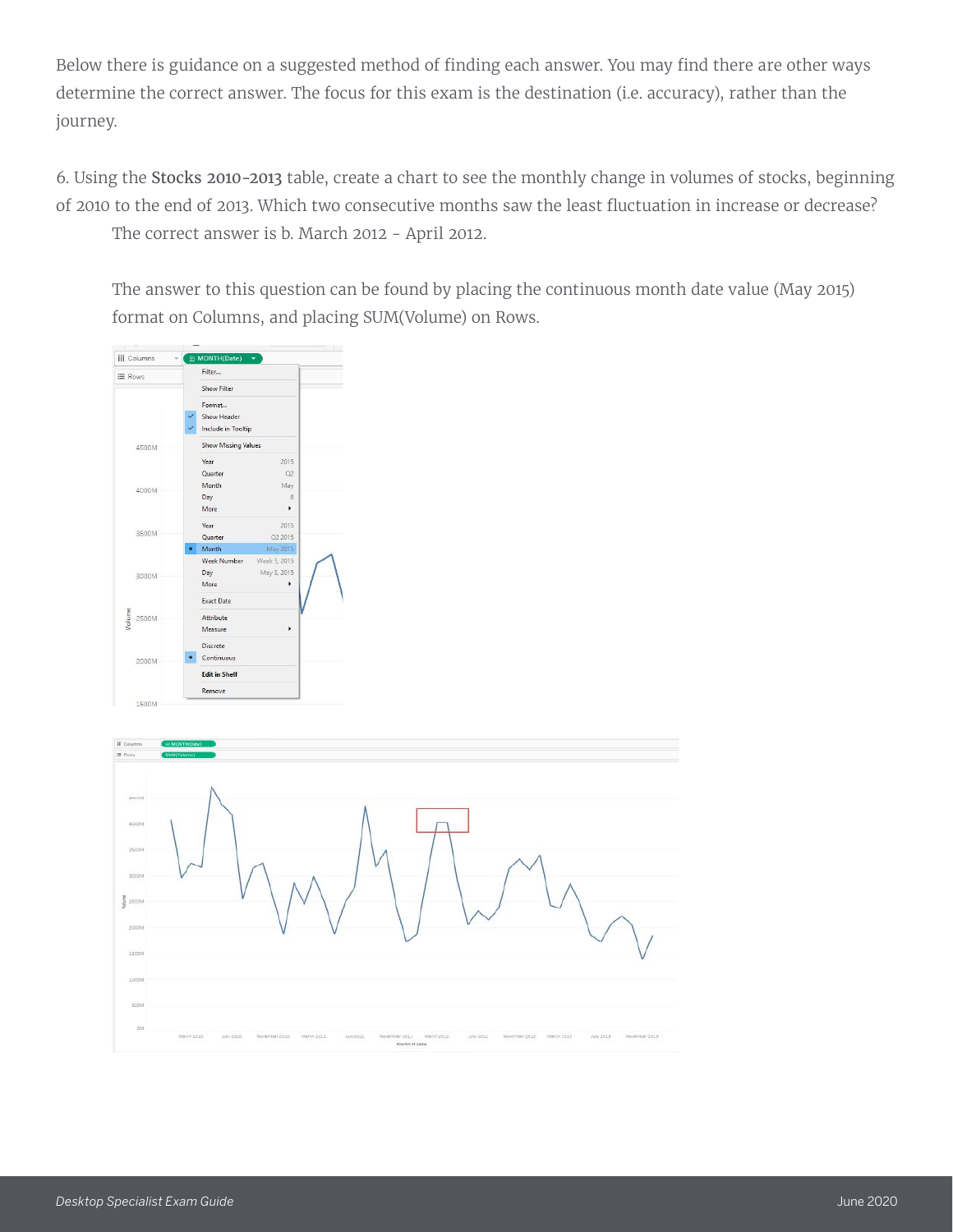7. Using the Stocks 2010-2013 table, create a crosstab showing the sum of Volume per Company per Year, then add grand totals to the view. What was the total volume for Apple in 2013 and the total volume for Apple for 2010 through 2013, respectively?

The correct answer is a. 25,606,397,999 and 127,322,019,216.

The answer to this question can be found by placing YEAR(Date) on columns and Company on rows. Drag SUM(Volume) to labels.

| Pages                                 |                              | <b>iii</b> Columns | F YEAR(Date) |                                                             |      |             |
|---------------------------------------|------------------------------|--------------------|--------------|-------------------------------------------------------------|------|-------------|
|                                       |                              | E Rows             | Company      |                                                             |      |             |
| Filters                               |                              |                    |              |                                                             | Date |             |
|                                       |                              | Company            | 2010         | 2011                                                        | 2012 | 2013        |
| Marks                                 |                              | Amazon             |              | 1,829,323,102 1,464,295,930 1,050,233,531                   |      | 748,378,451 |
|                                       |                              | Apple              |              | 37,612,777,363 31,108,767,508 32,994,076,346 25,606,397,999 |      |             |
| T Automatic                           | $\overline{\phantom{a}}$     | Biogen Idec        |              | 687,425,921   527,826,372   294,848,881                     |      | 340,291,119 |
| $\frac{99}{99}$<br>Q<br>Size<br>Color | $\boxed{\texttt{T}}$<br>Text |                    |              |                                                             |      |             |
| $\delta$<br>Q<br>Tooltip<br>Detail    |                              |                    |              |                                                             |      |             |
| SUM(Volume)<br>$\lceil T \rceil$      |                              |                    |              |                                                             |      |             |

Use the Analysis menu to add a grand total for rows.

| $\cdot$ .<br>Pages                                                        | Show Mark Labels<br>Aggregate Measures<br><b>Stack Marks</b><br>III<br>View Data<br>Reveal Hidden Data                                                        | ٠                                | Standard<br>$\mathscr{D}$<br>$T$ $\overline{A}$<br>YEAR(Date)<br>ompany                                                                       | ٠                   | 論·中                                                  | $\alpha_0^{\circ}$ |
|---------------------------------------------------------------------------|---------------------------------------------------------------------------------------------------------------------------------------------------------------|----------------------------------|-----------------------------------------------------------------------------------------------------------------------------------------------|---------------------|------------------------------------------------------|--------------------|
| Filters                                                                   | Percentage Of                                                                                                                                                 | ٠                                |                                                                                                                                               |                     |                                                      |                    |
|                                                                           | <b>Totals</b>                                                                                                                                                 | ۲                                | <b>Show Row Grand Totals</b>                                                                                                                  | 2012                | 2013                                                 |                    |
| Marks<br>$T$ A<br>88<br>Color<br>$\frac{8}{000}$<br>Detail<br>$\boxed{T}$ | Forecast<br><b>Trend Lines</b><br><b>Special Values</b><br>Table Layout<br>Legends<br><b>Filters</b><br>Highlighters<br>Parameters<br>Create Calculated Field | Þ<br>٠<br>١<br>v<br>٠<br>٠<br>b. | Show Column Grand Totals<br>Row Totals to Left<br>Column Totals to Top<br>Add All Subtotals<br>Remove All Subtotals<br><b>Total All Using</b> | 233,531<br>\$48,881 | 748,378,451<br>176,346 25,606,397,999<br>340,291,119 |                    |
|                                                                           | <b>Edit Calculated Field</b><br><b>Cycle Fields</b><br>Swap Rows and Columns                                                                                  | þ.<br>$Ctrl + W$                 |                                                                                                                                               |                     |                                                      |                    |

|             |                        |                                                              | Date                                   |                |                    |
|-------------|------------------------|--------------------------------------------------------------|----------------------------------------|----------------|--------------------|
| Company     | 2010                   | 2011                                                         | 2012                                   | 2013           | <b>Grand Total</b> |
| Amazon      | 1,829,323,102          | 1464,295,930                                                 | the region, proved on<br>1.050.233.531 | 748.378.451    | 5.092.231.014      |
| Apple       | 363<br>37.512.<br>---- | 31, 108, 767, 508                                            | 32.994.076.346                         | 25.606.397.999 | 127,322,019,216    |
| Biogen Idec | 687, 425, 921          | per concenter considerable per considerable<br>JET, 949, STE | 294, 848, 881                          | 340.291.119    | 1,850,392,293      |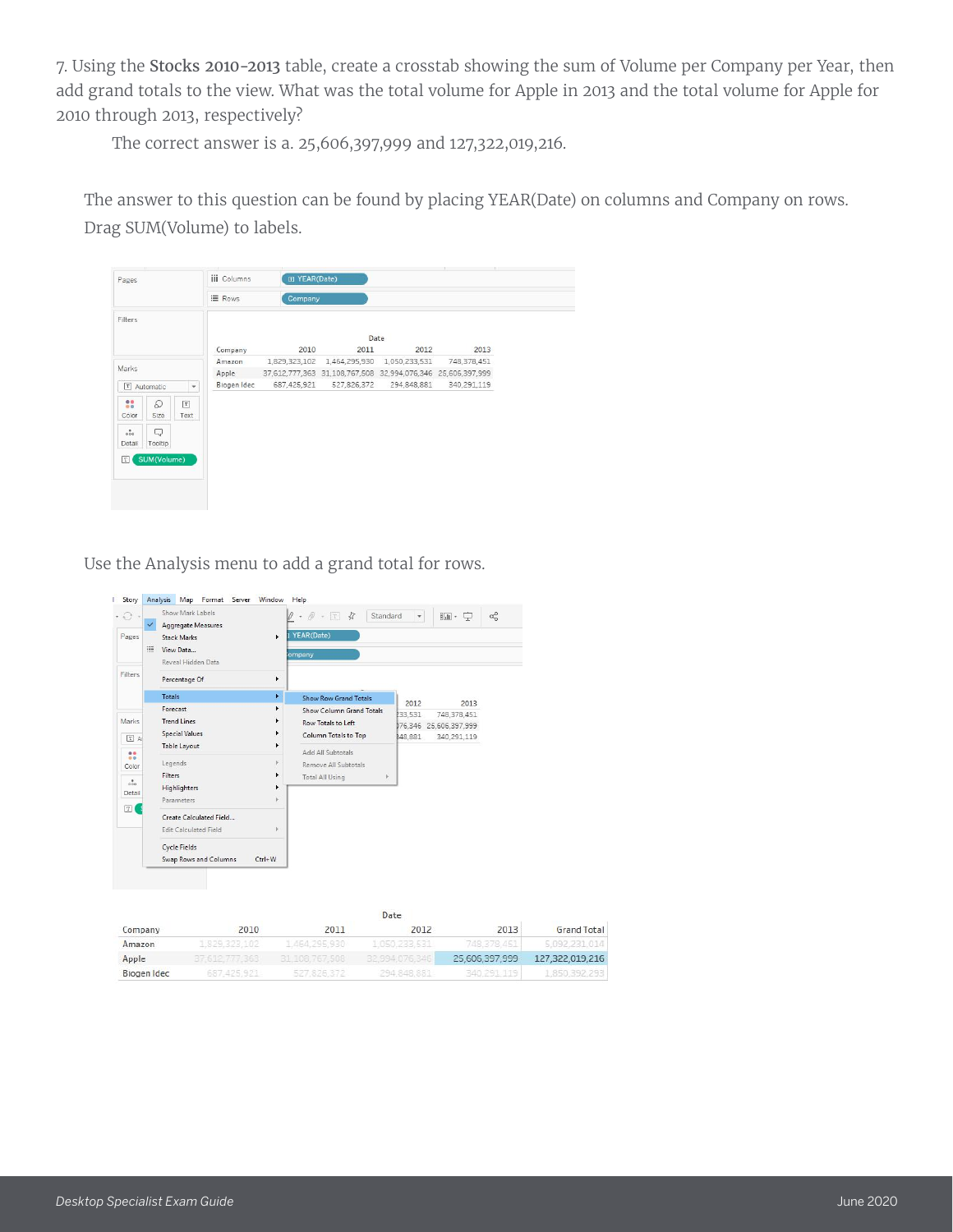8. Using the Stocks 2010-2013 table, create a chart that shows the percent difference in Volume for each company by year and quarter. How many quarters did Biogen Idec show a positive percent difference in volume?

The correct answer is d. 6.

The answer to this question can be found by placing Company and Volume on Rows, and Date on Columns. On Columns, click the plus sign on YEAR(Date) to add QUARTER(Date) to the view.

| <b>iii</b> Columns<br>. | CAD/D <sub>0</sub><br><b>ABY</b> |          |  |
|-------------------------|----------------------------------|----------|--|
| E Rows                  |                                  | (Volume) |  |

On the Marks card, change the chart type to Bar.



On Rows, right-click SUM(Volume), click Quick Table Calculation, and then select Percent Difference.



Click Label on the Marks card, and then click Show mark labels.

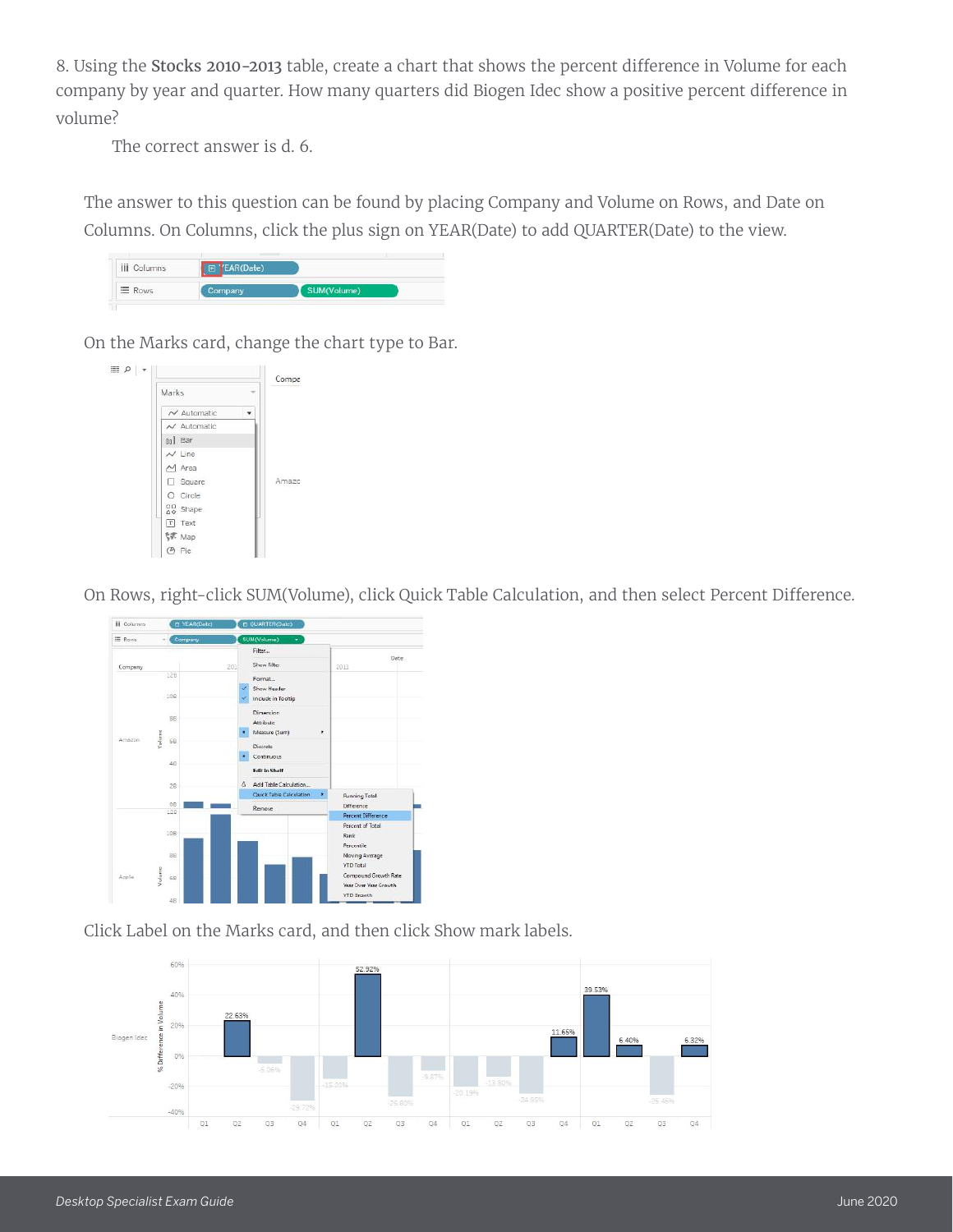9. Union the Stocks 2010-2013 and Stocks 2014 tables, and then create a chart showing the average Close price by year and quarter for each Company from 2010 to 2014. How many quarters was Amazon's average closing price over \$300?

The correct answer is c. 5.

The answer to this question can be found by first creating a union. On the Data Source tab, double-click New Union. Drag Stocks 2010-2013 into the dialog box. Then drag Stocks 2014 into the dialog box, click OK, and then click Sheet 1.

| *<br>$\leftarrow$ $\rightarrow$ $\Box$ $\odot$                                                                                                                                                           | <b>B</b> TDS Sample Data_all                                                                                                                                     |
|----------------------------------------------------------------------------------------------------------------------------------------------------------------------------------------------------------|------------------------------------------------------------------------------------------------------------------------------------------------------------------|
| Connections<br>Add<br>TDS Sample Data all<br>Moresch Excut                                                                                                                                               | Union<br>$\times$                                                                                                                                                |
| <b>Sheets</b><br>$\circ$<br>Use Data Interpreter<br>Data Interpreter might be able to<br>clean your Microsoft Excel<br>workbook.<br>田 Fights<br>图 Stocks 2010 - 2013<br>Fili Stocks 2014<br>En New Union | xxx*<br>Specific (manual) Wildcard (automatic)<br>Connection: TDS Sample Data_all<br>Stocks 2010 - 2013<br>El St <sub>.,3</sub> ks 2014<br>[3]<br>$m \equiv$ Son |
|                                                                                                                                                                                                          | <b>OK</b><br>Apply<br>Tables in union: 1                                                                                                                         |

In the view, place Company and Close on Rows, and Date on Columns. On Columns, click the plus sign on YEAR(Date) to add Quarter to the view.



On the Marks card, change the chart type to Bar. On Rows, right-click SUM(Close), click Measure (Sum), and then select Average.

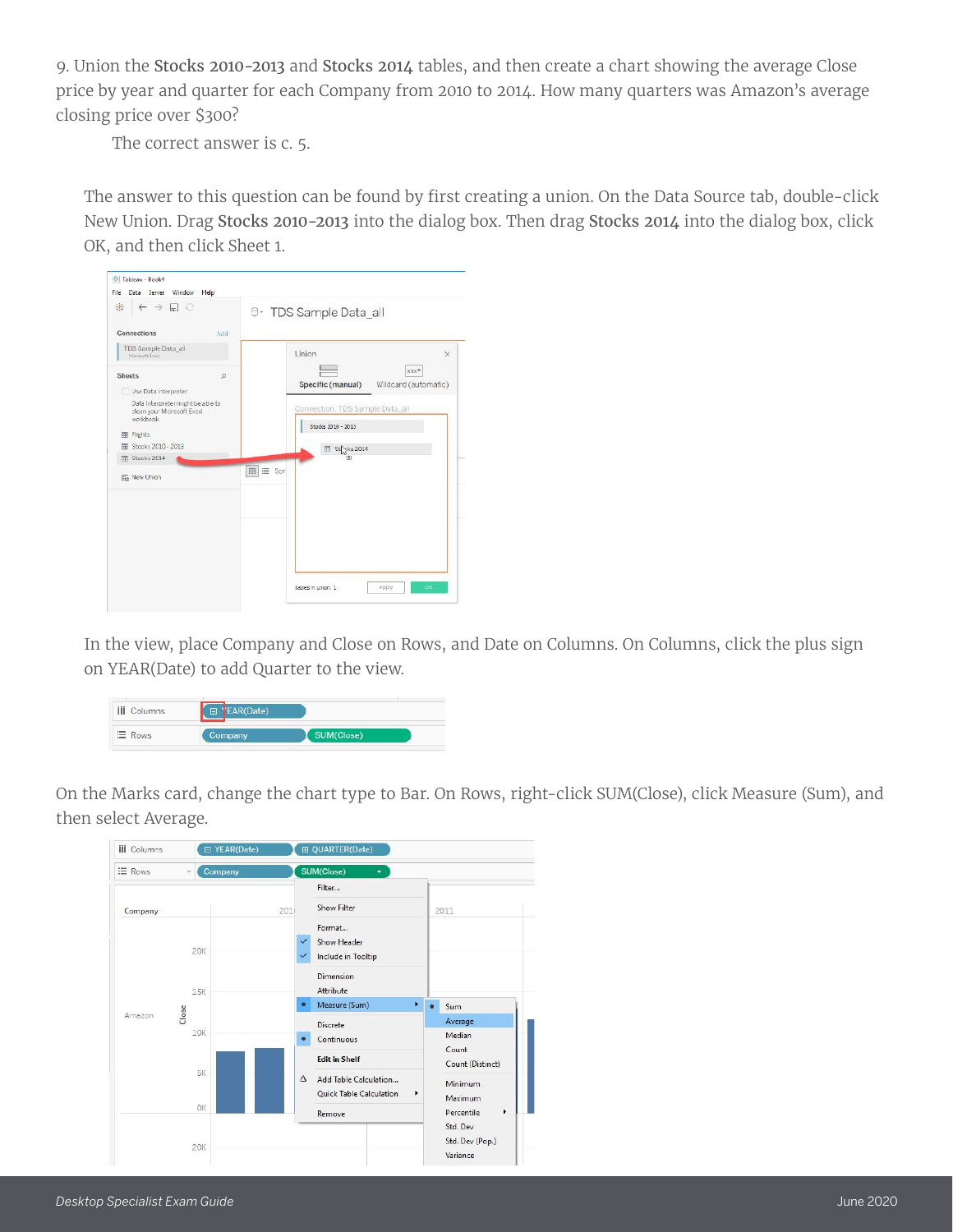You can also add mark labels to the final view to easily identify the average close for each quarter.



10. Using the Flights table, create a bar chart showing the average of Minutes of Delay per Flight broken down by Carrier Name, and filtered by State to only show Minnesota (MN). What was the average minutes of delay per flight for United in Minnesota?

The correct answer is c. 62.98.

The answer to this question can be found by placing Carrier Name on Rows. Then place SUM(Minutes of Delay per Flight) on Columns and change the measure's aggregation to Average.